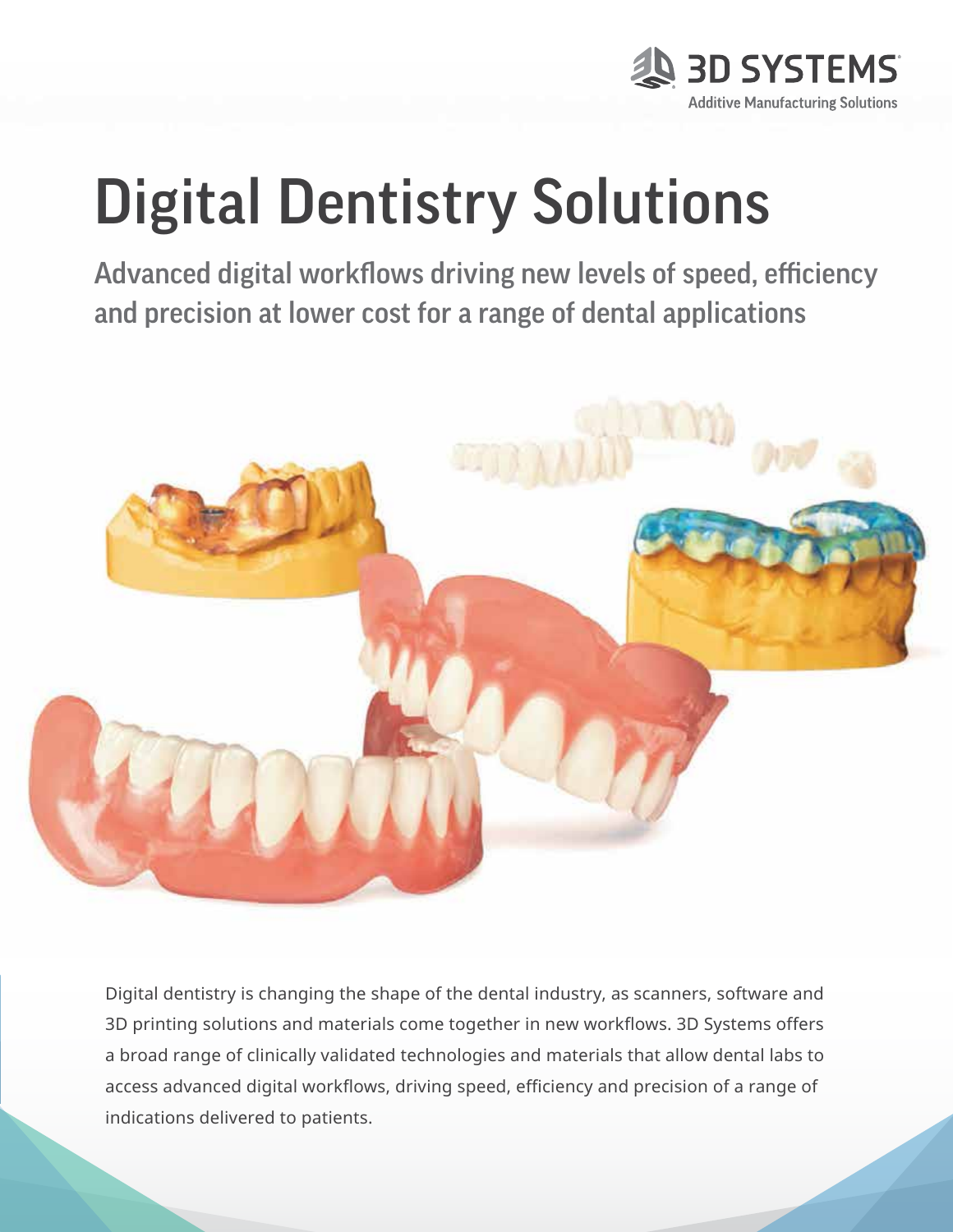# Grow with 3D Systems

From simple-to-use entry-level dental 3D printers and mid- and large-platform batch 3D printers, to the rapidly scalable NextDent 5100, plus a large range of NextDent® materials, powerful 3D Sprint® software and integration with key 3D dental scanner and software solutions, 3D Systems stands alongside you as your business grows.

Rely on our teams of experts, material scientists, application engineers, and experienced resellers for training and support to empower innovation and deliver streamlined digital workflows.

## NextDent Materials

Integrate our advanced materials and automated print workflows into transformative digital production solutions delivered to the dental practice and laboratory. It is the broad choice you have in printable materials for a wide range of dental applications that makes NextDent materials unique.

- 30 unique NextDent materials offered in a variety of aesthetic colors
- NextDent 3D printing materials for medical devices are biocompatible and CE certified (CE certification is pending for NextDent Denture 3D+) in accordance with Medical Device Directive 93/42/EEC, listed at FDA, and registered in various other countries.
- Produce trays, models, surgical guides, dentures, orthodontic splints, crowns and bridges



## NextDent 5100

Powered by revolutionary Figure 4 technology, the NextDent 5100 high-speed 3D printer addresses the broadest range of applications, redefining the dental workflow for unparalleled accuracy, repeatability, productivity and total cost of operation.

- Trusted end-to-end workflow
- High accuracy, within 50 microns
- Portfolio of 30 unique NextDent materials



## FabPro® 1000 for Dental Applications

The entry level FabPro 1000 3D printer for dental applications produces high quality parts with precision and smooth surface finish, combined with ease of use and low operating costs.

- Increased output by illuminating the whole platform layer by layer
- Plug and play simplicity and 3D Sprint software for print preparation and management
- Compact design, industrial-grade for production

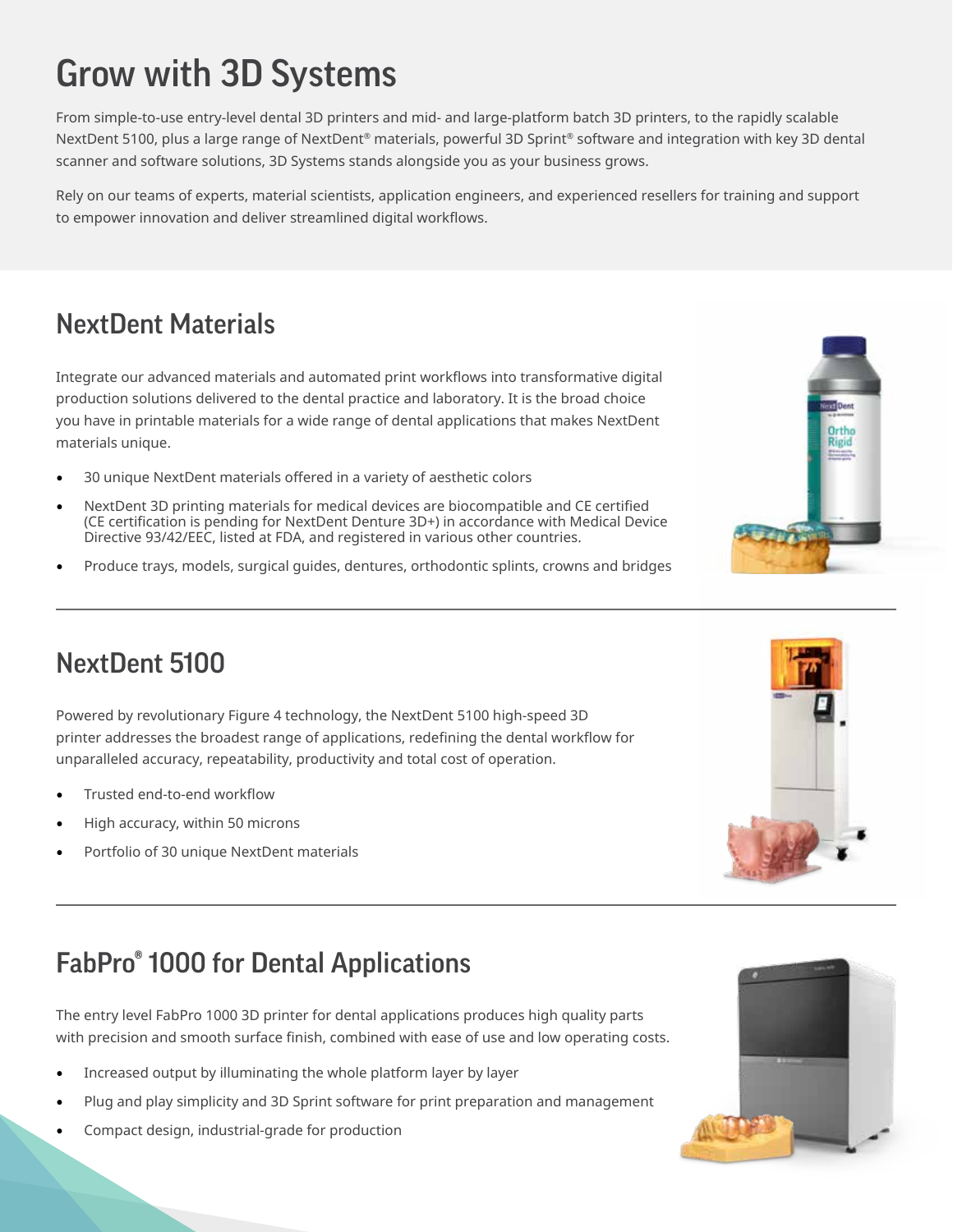## DMP Dental 100

Metal 3D Printer for manufacturing small, dense, complex dental prostheses with excellent surface quality and short post-processing at high productivity. Dental laboratories can now eliminate various steps and substantially reduce unit cost per partial, while maintaining or increasing quality.

- Complete solution (printers, certified materials\*, software and application support)
- DMP Dental high-performance software solution from dental file to production
- Short heat treatment and less finishing
- Print more than 90 crowns within under 4 hours, in one single print-run

\* 3D Systems' CoCr Dental powder is certified as medical device in compliance with 3 local regulations: Europe (CE marking), USA (FDA registered), Canada (Health Canada homologated)

## ProJet® MJP 2500 Plus

With excellent edge fidelity, smooth and hard low-friction matte surfaces, the ProJet MJP 2500 Plus MultiJet printer utilizes VisiJet® M2R-TN tan material to produce accurate dental models, for easy detail visualization, in a fast, effective and economical design-to-part process.

- ±50µm accuracy on 80% of global surfaces for perfect fit
- Easy hands-free melt-away wax support structures
- Fast day batches to large overnight high-volume batches

#### ProX® 800

This workhorse SLA printer offers unrivaled precision and surface quality, with even greater speed, cost-efficiency and reliability for dental models and drill guides batch production.

Dental models for thermoformed aligners use-case:

- 176 parts in a matter of hours
- Reduced cost per model
- Gold standard validated materials